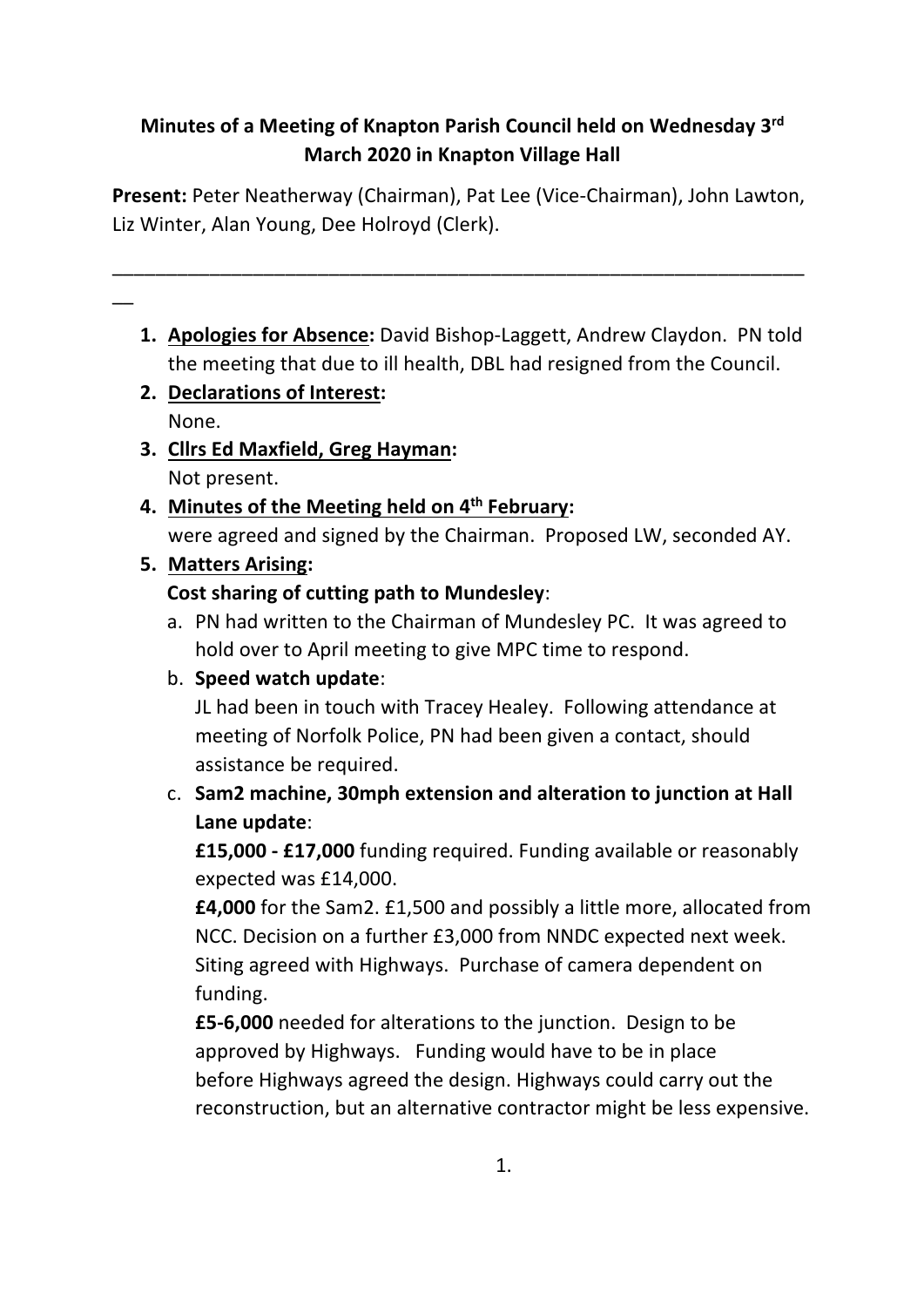The Fete Committee had very kindly pledged £7,000. It was hoped this would not all be required.

**£6 – 7,000** for the extension of 30mph limit. Feasibility agreed by Highways and police. Highways awaiting confirmation that funds are available.

PL pointed out that mains drainage work, scheduled for June, might disrupt the work. Care would be needed in the design of the junction to accommodate wide farm vehicles. After further discussion all agreed that Knapton PC would make £2,000 available. All three projects should go ahead as soon as possible. Proposed AY, seconded LW.

- d. **Plaque for playground and defibrillators update**: AY had put both up.
- e. **Allotment security camera update**: was in place. PL had a sign to be put up.

### **6. Parish Councillors Reports:**

- **a. PL** told the meeting that some repair work was needed on the playground equipment. PL to send list to DH. The gates would be re hung with a new latch.
- b. **JL** Suggested a survey of village residents` perception of heavy traffic to be undertaken when the weather was better. All agreed.
- c. **PN** reported that MADRA now had a defibrillator, shortly to be in use. AY suggested that six monthly training courses should be put in place. AY reported the pothole on the Swafield Road had still not been repaired. DH to remind Highways.
- d. LW fallen trees in Green Lane. One had been removed. The more bush like one remained. Highways were aware. LW and PN had a very good map of all the footpaths. PN to put on website. Map could then be displayed in the Village Hall. LW had requested a start time from Anglia Water for their First Time Sewage System work. No response yet. LW would ask Anglia Water to send a representative to talk at a PC meeting before June.
- e. **PN** reported (i) that Mr & Mrs Quinton and one Trustee of MADRA had